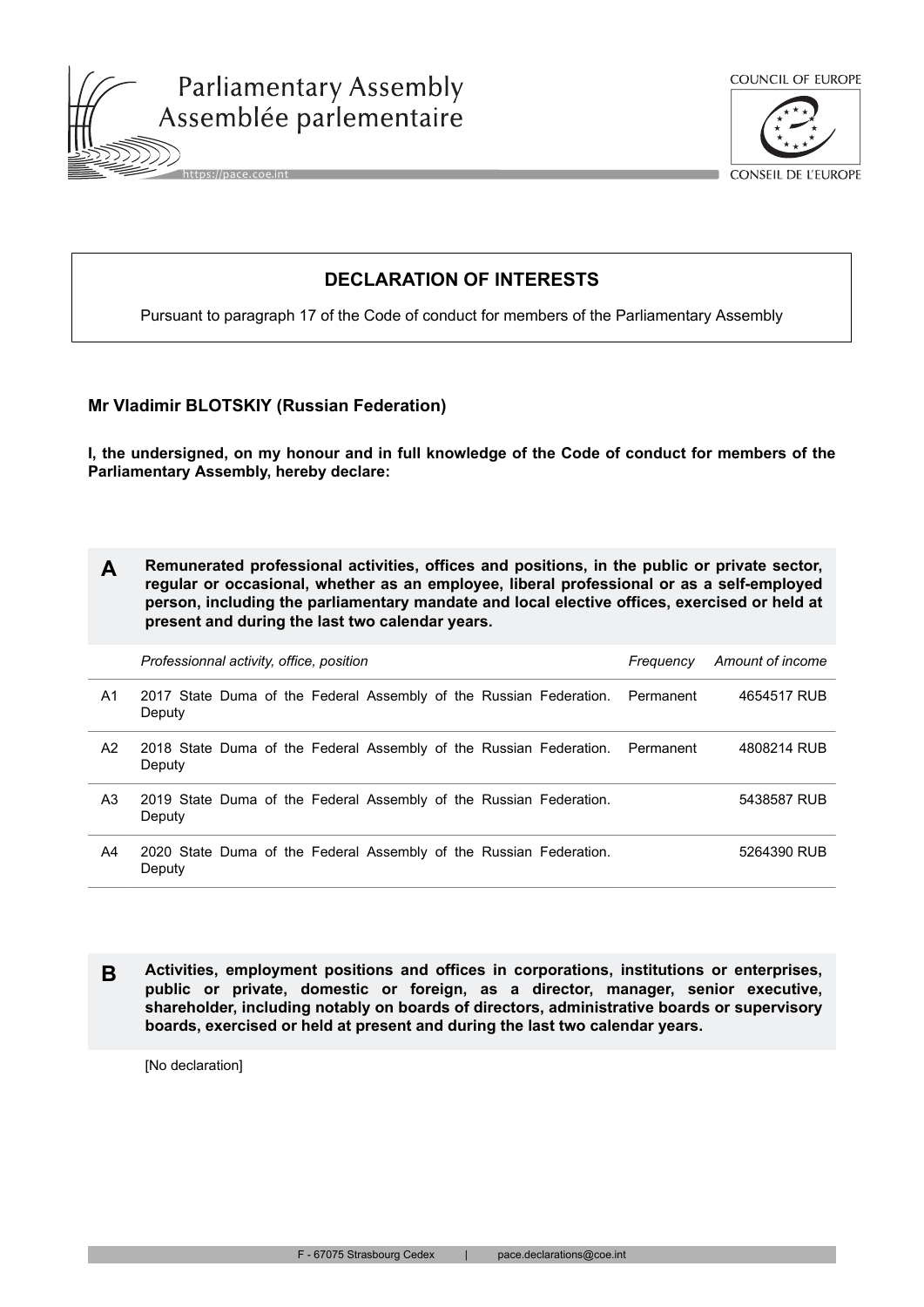**C Participation, whether remunerated or unremunerated, as a member of a management or advisory body (management, supervisory, advisory or administrative board) of institutions or non-commercial enterprises such as NGOs, associations, charities, foundations, clubs, public or private, domestic or foreign, exercised or held at present and during the last two calendar years.**

[No declaration]

**D Occasional activities, mandates, missions and positions, whether remunerated or unremunerated, as consultant, advisor, expert, lobbyist, lecturer, etc. performed at present and during the last two calendar years, including abroad.**

[No declaration]

## **E Membership of friendship groups or interparliamentary relations groups.**

[No declaration]

**F Support, whether financial or in terms of staff or material, donations, including sponsorships and money gifts granted by third parties (additional to that provided by the national parliament and the national political party), accepted during the previous calendar year.**

[No declaration]

**G Gifts, of a value in excess of 200 €, and other benefits and hospitality (such as meals, travel, transportation, accommodation, sporting or cultural events, etc.), offered by a legal or natural person, including when they are bestowed abroad, accepted during the previous calendar year.**

[No declaration]

**H Trips and visits abroad and sponsored travels, where the travel, accommodation or subsistence expenses were covered in full or in part by a third party, whether a legal or natural person (other than your national parliament, your national government, or the Parliamentary Assembly), either by public or private funds, during the previous calendar year.**

[No declaration]